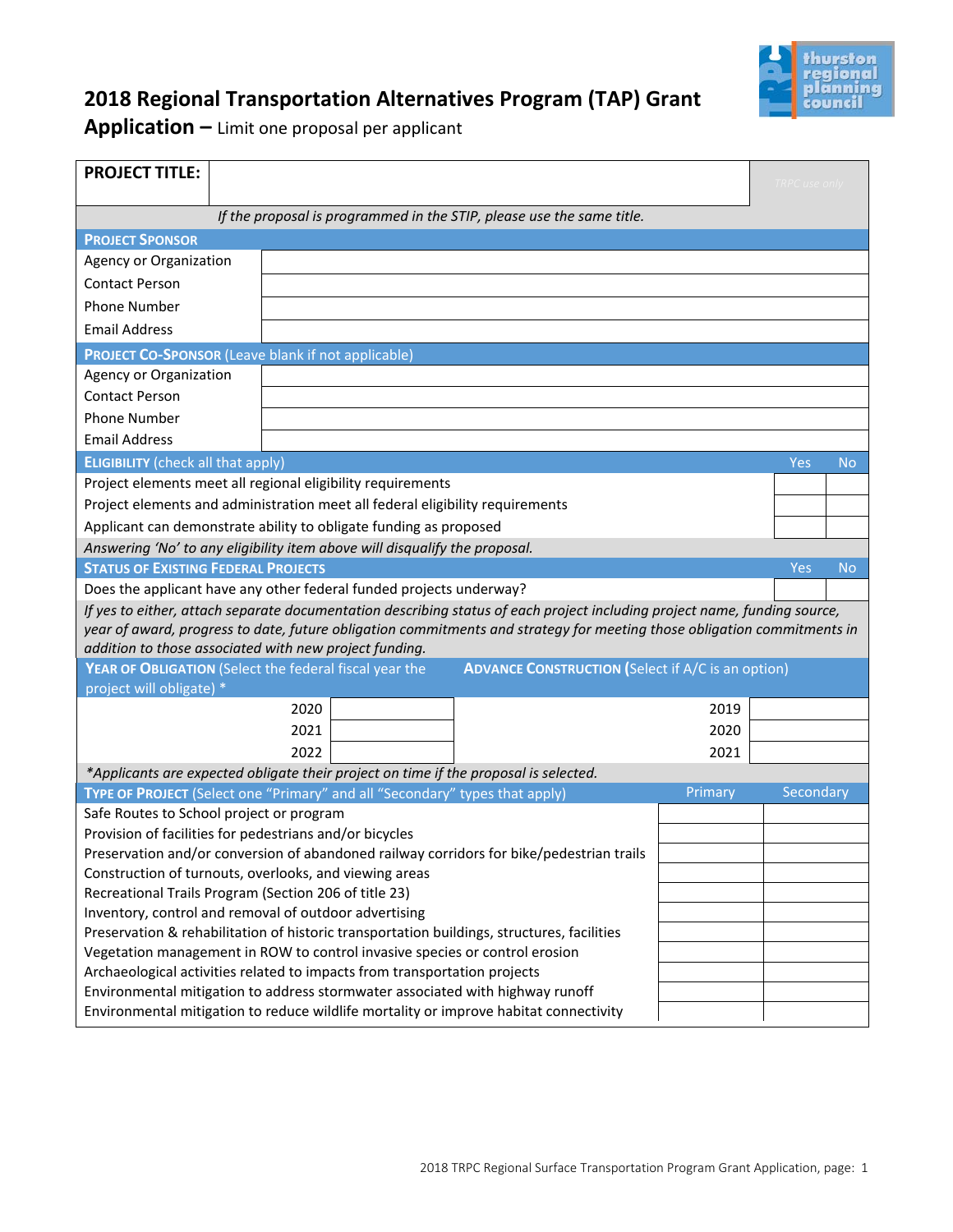#### **PROJECT OVERVIEW**

*Brief description (~ 150 words) of proposal identifying problem or need, how the proposal will address it, and anticipated benefits. This is a high-level summary suitable for reports and on-line descriptions. Detailed project information is provided on pages 4 and 5.*

The project will improve safety for students and pedestrians along 100th Way SE and Grove Road SE near Fort Stevens Elementary School. The existing roadway offers no protection from vehicles passing by or turning movements. There is a gap in sidewalk on the north and south sides of 100th Way SE directly in front of the school and to the east and west respectively. This project will tie into existing sidewalk and provide ADA compliant walkways along the roadways to eliminate the gaps.

#### **SUPPORT FOR RECOGNIZED REGIONAL INITIATIVES**

*Identify ways in which the proposed project supports the goals and policies of the Regional Transportation Plan, implementation of Sustainable Thurston transportation initiatives, or other regional initiatives. Examples of other initiatives include, but are not limited to, The Thurston Regional Trails Plan, Urban Corridor Communities and associated District Plans, Healthy Kids Safe Streets Action Plan, South Thurston Economic Development Initiative, Thurston Thrives, Walk and Roll, Commute Trip Reduction, I-5 Action Plan, Bountiful Byways, Smart Corridors, and the Human Services Coordinated Transportation Plan.*

The proposed sidewalk promotes pedestrian and student safety systems. Because the project connects sidewalks and walking paths for pedestrians and students in the vicinity of Fort Stevens Elementary School, it promotes safe routes to schools. The project promotes walking and policies relating to a direct, safe, interconnected pedestrian and student network providing pedestrian crossings and developing direct connections to the school.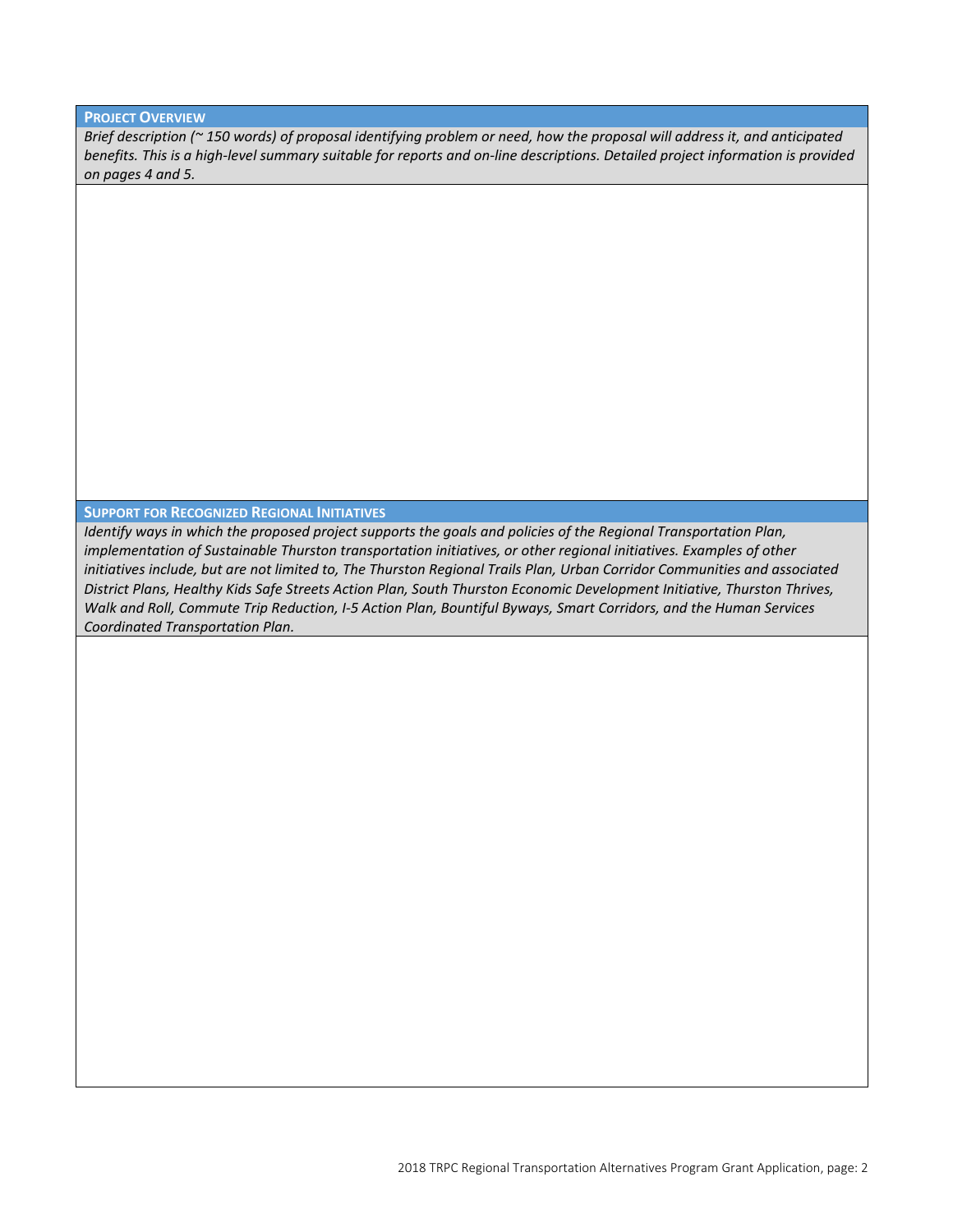|                                                                                                                        | <b>PROJECT LOCATION AND DETAILS - applicants may submit a map of the project or program/service area</b> |                                 |                               |  |  |
|------------------------------------------------------------------------------------------------------------------------|----------------------------------------------------------------------------------------------------------|---------------------------------|-------------------------------|--|--|
|                                                                                                                        | Project Location:                                                                                        | See Location Map                |                               |  |  |
| <b>Construction Projects</b>                                                                                           | Type of Construction Project:                                                                            | Pedestrian Improvements         |                               |  |  |
|                                                                                                                        | Length/Size of Construction Project:                                                                     | 1,500                           |                               |  |  |
|                                                                                                                        | Delivery Area:                                                                                           | City of Yelm School Routes      |                               |  |  |
| <b>Programs/Services</b>                                                                                               | Duration of Program/Service:                                                                             | School Year                     |                               |  |  |
|                                                                                                                        | <b>PROJECT PHASING AND COSTS - Identify project phases and costs</b>                                     | <b>Phase</b>                    | <b>Cost</b>                   |  |  |
| <b>Construction Projects</b>                                                                                           | Preliminary Engineering/Design:                                                                          |                                 | \$                            |  |  |
| (mark the appropriate phase                                                                                            | Right-of-Way:                                                                                            |                                 |                               |  |  |
| and enter cost)                                                                                                        | Construction:                                                                                            | $\times$                        | \$733,320.00                  |  |  |
|                                                                                                                        | <b>Studies or Program Costs:</b>                                                                         |                                 | \$0.00                        |  |  |
| <b>Studies and Programs</b>                                                                                            | <b>Other Costs:</b>                                                                                      |                                 | \$0.00                        |  |  |
| Total Project Cost (Sum of all project phase costs identified above):                                                  |                                                                                                          |                                 | \$733,320.00                  |  |  |
| <b>TAP FUNDING REQUEST AND MATCHING REVENUES</b>                                                                       |                                                                                                          |                                 |                               |  |  |
| Non-federal share: \$13,500<br>*Applicants must provide a minimum of 13.5% non-federal share to federal share. Federal |                                                                                                          |                                 |                               |  |  |
| share cannot exceed 86.5% of total project cost.                                                                       | Federal TAP Funds: \$86,500                                                                              |                                 |                               |  |  |
|                                                                                                                        |                                                                                                          | Local funding or other sources: | Total Project Cost: \$100,000 |  |  |
|                                                                                                                        | \$680,486.00                                                                                             |                                 |                               |  |  |
|                                                                                                                        | \$0.00<br>State funding:                                                                                 |                                 |                               |  |  |
|                                                                                                                        | \$52,834.00<br><b>Federal TAP Grant Request:</b>                                                         |                                 |                               |  |  |
|                                                                                                                        | \$733,320.00                                                                                             |                                 |                               |  |  |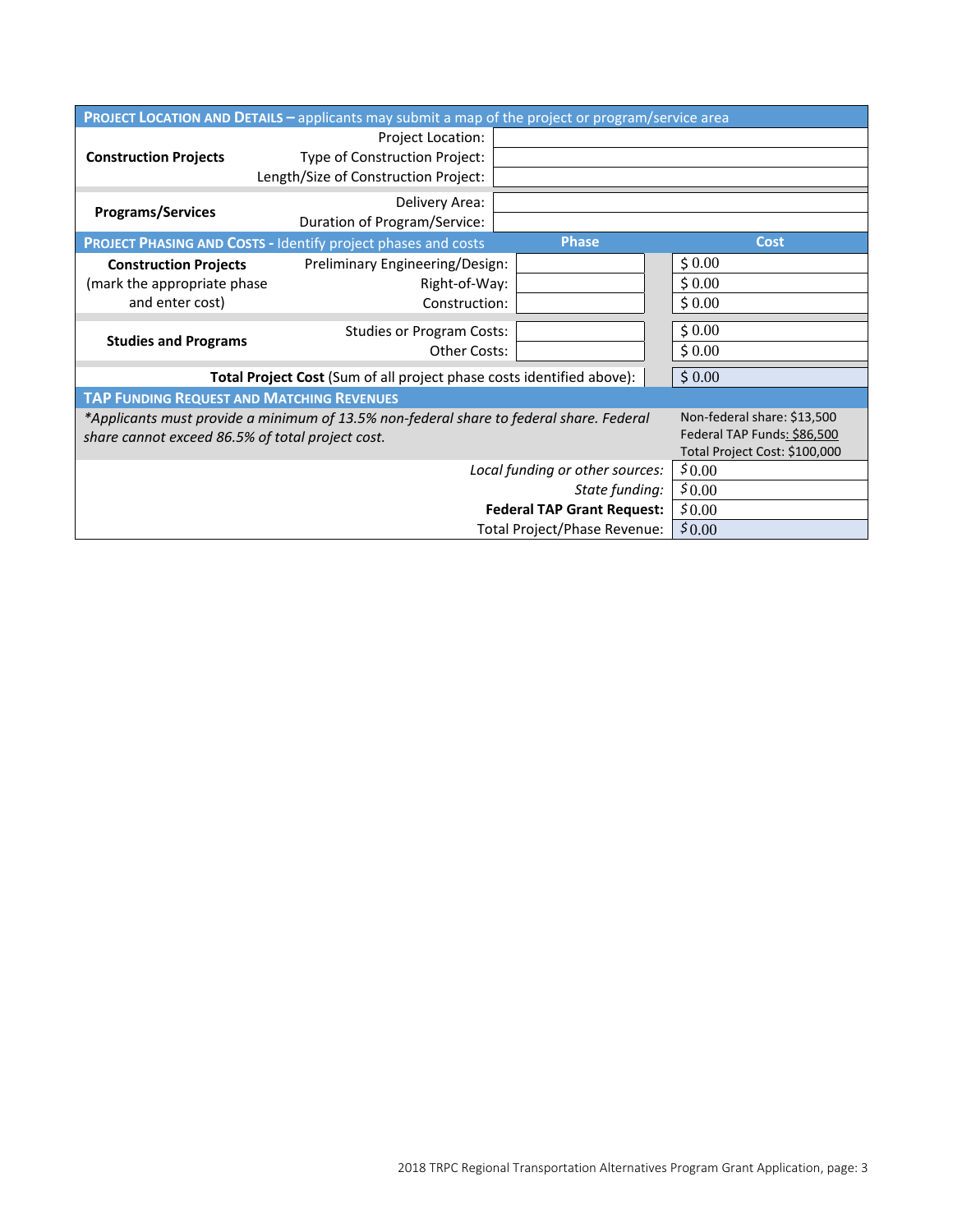Fort Stevens Elementary - Pedestrian Improvements

### **Project Title:**

#### **PROJECT DESCRIPTION & SIGNIFICANCE (2 PAGES MAX, 10 POINT FONT MINIMUM)**

*Using the space provided below, please address the following in your narrative: Describe the proposed project and why it is a regional funding priority, paying attention to benefits the proposal will deliver. Consider all modes of travel in your description. Identify any collaboration or partnership with other entities with a vested interest in this project. Note whether this project leverages previous work, such as an implementation phase of a previous study or design phase, or whether it completes or lays the groundwork for subsequent implementation phases. Describe any efforts that will help ensure this project can meet its obligation commitments.*

City staff worked directly with the Yelm School District to evaluate the projects proposed improvements and determine the underlying benefits to the school and surrounding neighborhoods. This project was first added to the City's 6-year TIP in 2015 as a potential project to fill gaps in our pedestrian and school infrastructure. That process included a public comment period prior to a resolution to adopt the TIP, presentation to City Council for annual adoption of the TIP and taking public comment at City Council Meetings.From the school officials, there is a total of 568 students at the school and there are 219 students listed for walking which is also the number of children that live within 1-mile of the school that are not accounted for in bus or bike trips. Currently the School District is required to provide bus service to area students within the 1-mile area as pedestrian routes around the school are designated as hazardous routes without completion of a sidewalk network to access the school. This project would alleviate that issue and also reduce bus service and operating costs to the school district.

The Grove Road SE construction area is outside of the City limits and the County has agreed to support the project. A supporting e-mail has been attached to this application for reference.

This project has a particular emphasis on children walking to schools and intersection safety. It applies specifically to this project and supports 1a, 1l, 2a, 2b, 2d, 3a, 3b, 3c, 4c, 4e, 5b, 6a, 6b, 7a, 9c, 9d, 9g, 10f, 10g, 10i, 12a, 12b, 12d, 12f, 16b, 18e, and 18h of the 2040 Regional Transportation Plan goals and policies.

The project consists of the construction of curb, gutter and 5-foot wide concrete sidewalk along the north side of 100th Way SE and along the west side of Grove Road SE. The project will begin at the intersection on Middle Road SE and 100th Way SE, and will extend along the north side of 100th Way SE to the intersection of Grove Road SE. It will include a planter strip along the north side of 100th Way SE to the intersection of Grove Road SE. It will connect to Fort Stevens Elementary, located on the south side of 100th Way SE, via two crossings located to match existing walking path and sidewalk access points to the school grounds. The existing walking path leading into the school will be maintained by the School District.

The project will also connect to an existing sidewalk along the west side of Grove Road SE located approximately 170 feet north of the intersection of 100th Ct SE and Grove Road SE, and will tie into the north side of 100th Way SE. A storm water conveyance, water quality and infiltration system will be installed within ROW and shoulder area just west of Harold Ct. At the connection from Harold Ct and the bend at 100th St SE and 100th Way SE, RRFB crossing will be installed for added visibility and safety. This project includes ADA compliant curb ramp retrofits.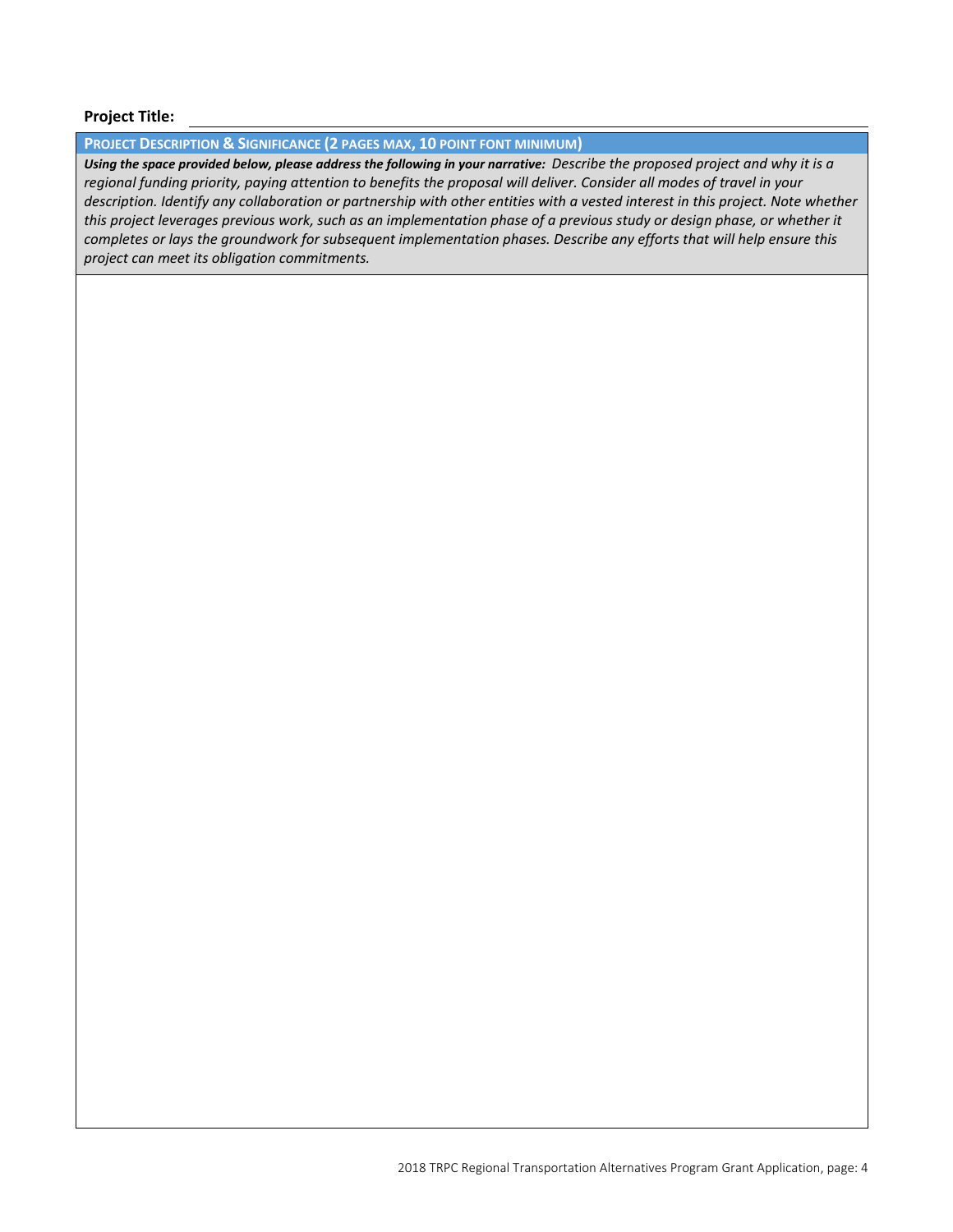Fort Stevens Elementary - Pedestrian Improvements

## **Project Title:**

**PROJECT DESCRIPTION & SIGNIFICANCE (continued)**